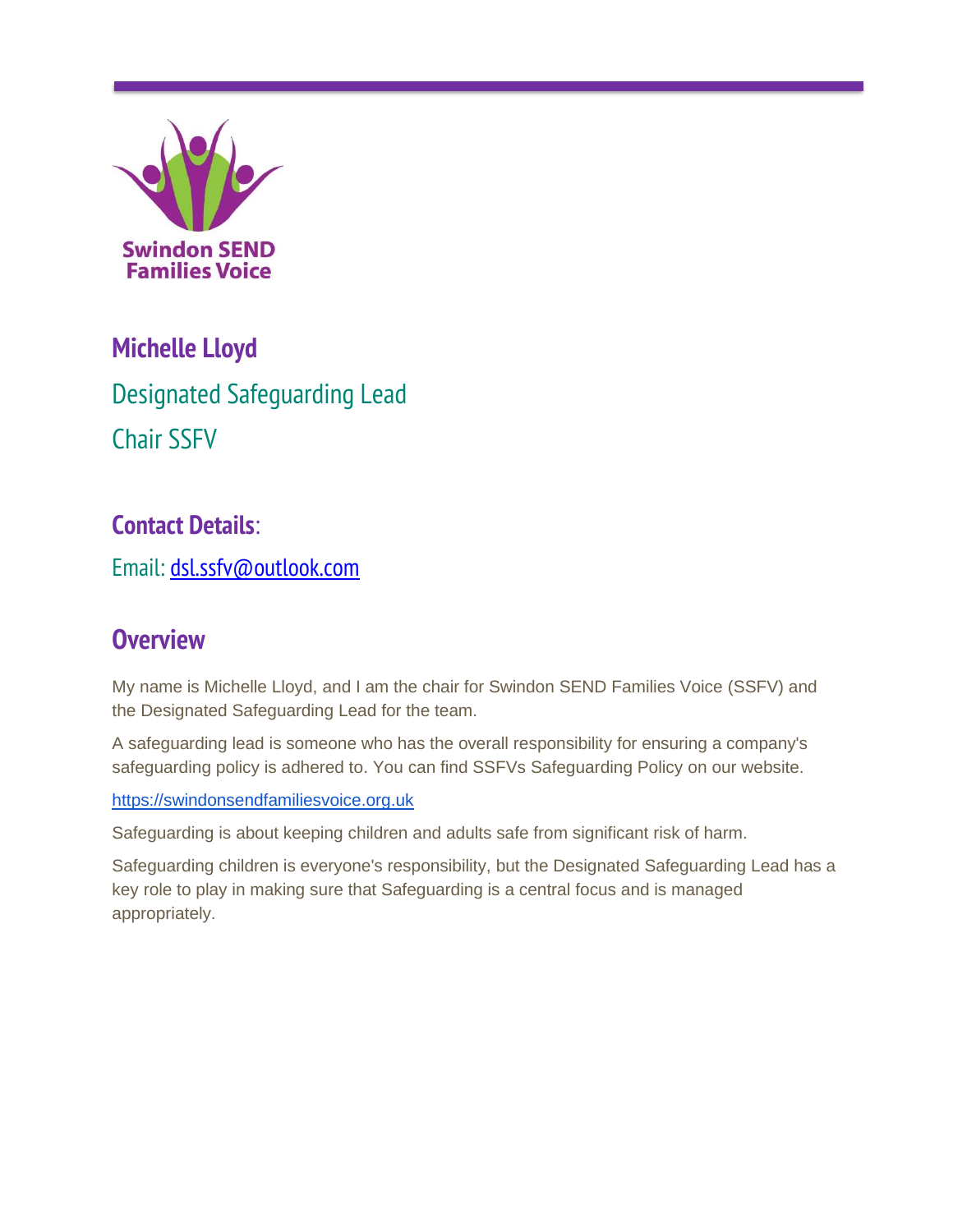### **Key Responsibilities**

Designated Safeguarding Officers have a number of responsibilities, including:

- 1.) Being the first point-of-call for all parents, committee members and volunteers who have safeguarding concerns.
- 2.) Drawing up and enforcing the company's safeguarding policy.
- 3.) Being alert to and recognising welfare issues, being sure to challenge poor practice.
- 4.) Sharing appropriate information with relevant people.
- 5.) Gathering any relevant information and evidence.
- 6.) Consulting local safeguarding children board procedures for additional information and guidance if needed.
- 7.) Making referrals to Children's Social Care when appropriate.
- 8.) Working with families, sharing information and contributing to plans if the concern is investigated.
- 9.) Ensuring that all the committee members and volunteers having contact with children, vulnerable adults and/or their families have received appropriate training on safeguarding issues.

#### **What Can you do if you have a worry about a child?**

If you have a significant worry about a child or vulnerable adult who you think is at risk of harm, you should contact your local children's social care referral or safeguarding team. In Swindon, this team is called the Multi-Agency Safeguarding Hub (MASH) and you can contact them on 01793 466903